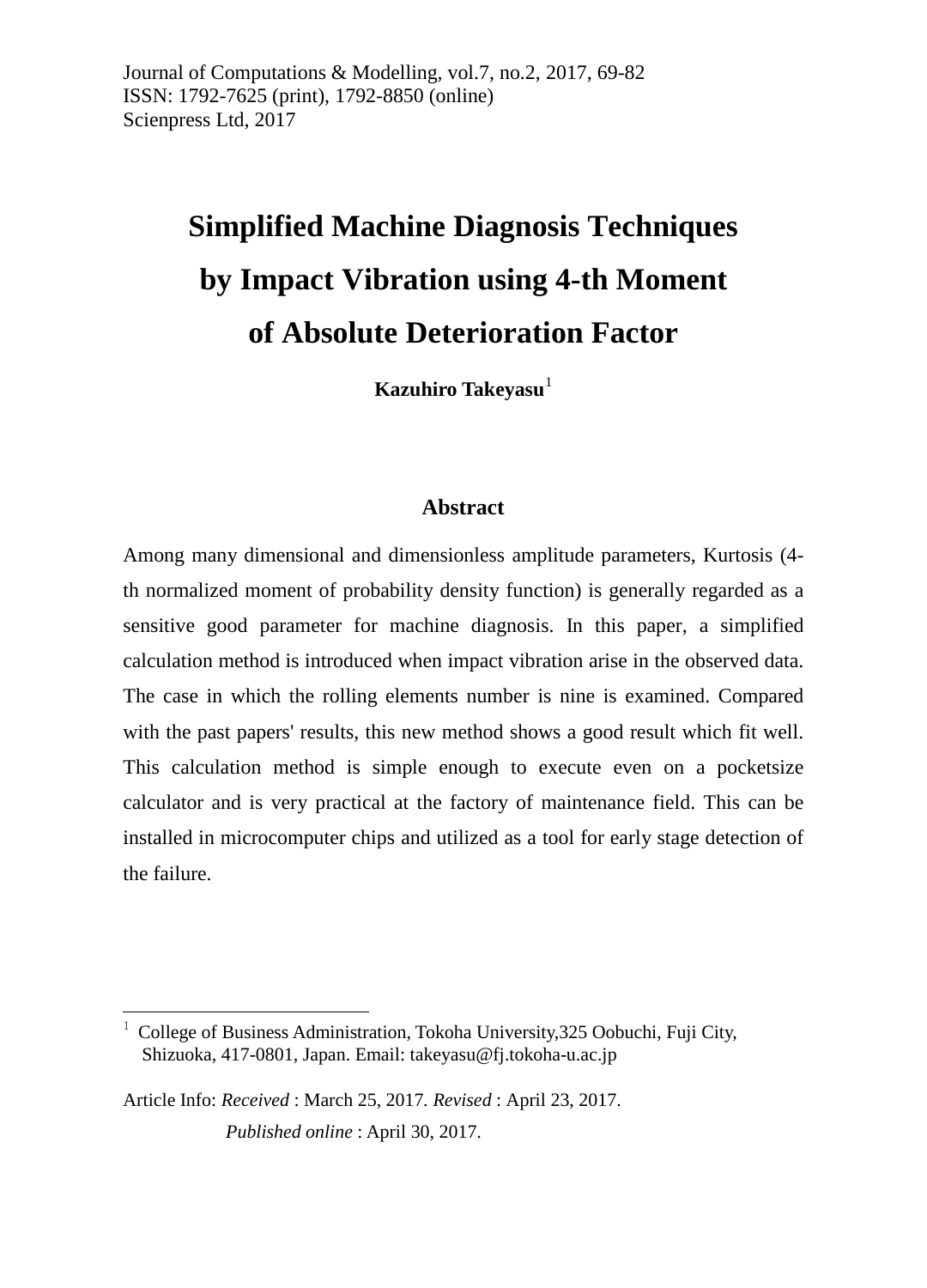#### **Mathematics Subject Classification**: 60G35

**Keywords**: impact vibration, probability density function, kurtosis, rolling element

#### **1 Introduction**

In mass production firms such as steel making that have big equipments, sudden stops of production processes by machine failure cause severe damages such as shortage of materials to the later processes, delays to the due date and the increasing idling time.

To prevent these troubles, machine diagnosis techniques play important roles. So far, Time Based Maintenance (TBM) technique has constituted the main stream of the machine maintenance, which makes checks for maintenance at previously fixed time. But it has a weak point that it makes checks at scheduled time without taking into account whether the parts are still keeping good conditions or not. On the other hand, Condition Based Maintenance (CBM) makes maintenance checks by watching the condition of machines. Therefore, if the parts are still keeping good condition beyond its expected life, the cost of maintenance may be saved because machines can be used longer than planned. Therefore the use of CBM has become dominant. The latter one needs less cost of parts, less cost of maintenance and leads to lower failure ratio.

However, it is mandatory to catch a symptom of the failure as soon as possible of a transition from TBM to CBM is to be made. Many methods are developed and examined focusing on this subject. In this paper, we propose a method for the early detection of the failure on rotating machines which is the most common theme in machine failure detection field.

So far, many signal processing methods for machine diagnosis have been proposed (Bolleter, 1998; Hoffner, 1991). As for sensitive parameters, Kurtosis,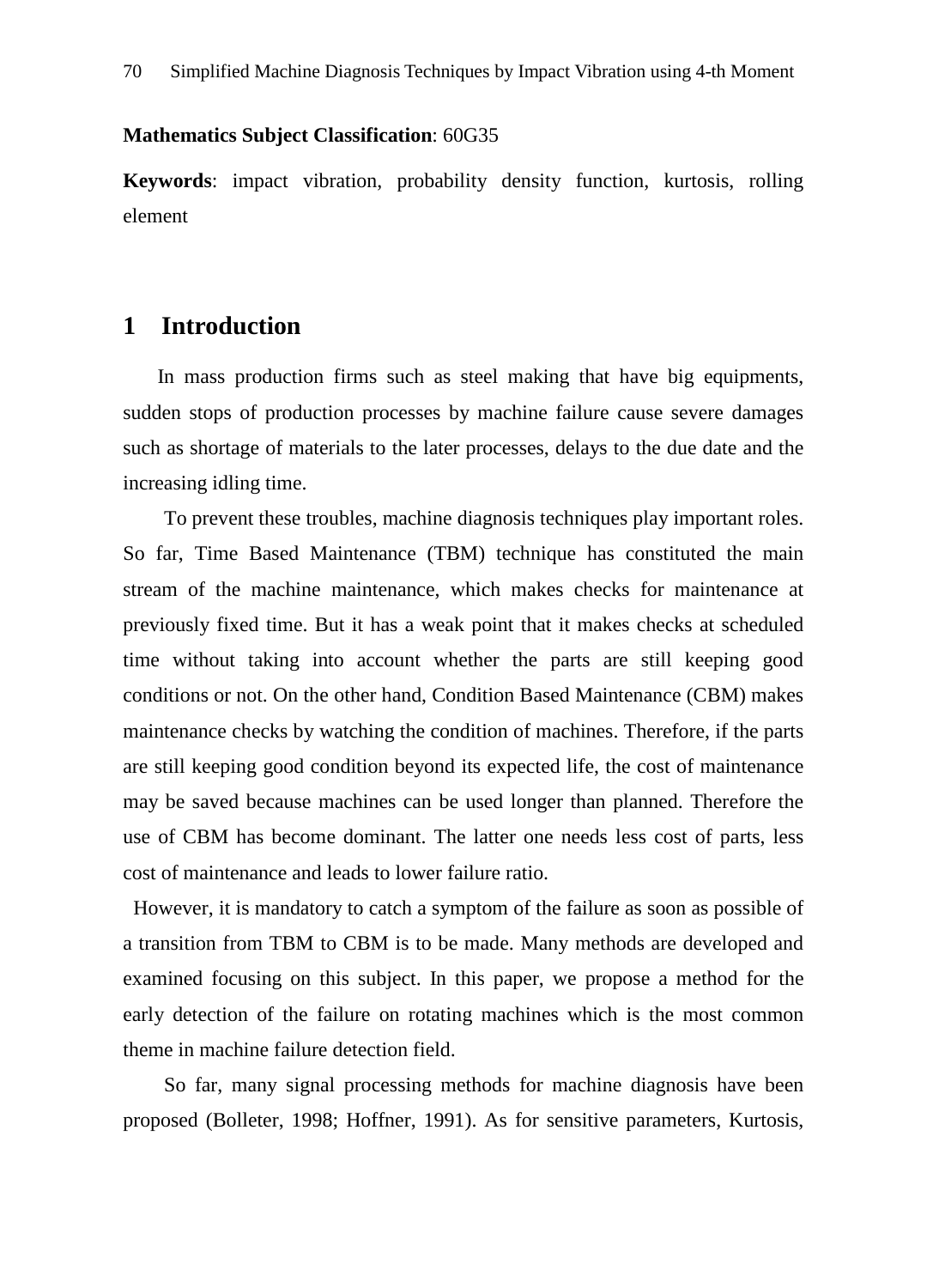Bicoherence, Impact Deterioration Factor (ID Factor) were examined (Yamazaki, 1977; Maekawa et al.1997; Shao et al.2001; Song et al.1998; Takeyasu, 1989). In this paper we focus our attention on the index parameters of vibration.

Kurtosis is one of the sophisticated inspection parameters which calculates normalized 4-th moment of Probability Density Function (PDF). In the industry, there are cases where quick reactions are required on watching the waveform at the machine site.

In this paper, we consider the case such that impact vibration occurs on the gear when the failure arises and introduce a simplified machine diagnosis technique to detect failure in early stages. The case in which the rolling elements number is nine is examined.

 Kurtosis value is 3.0 under normal condition and when failure increases, the value grows big. Therefore, it is a relative index. On the other hand, Bicoherence is an absolute index which is close to 1.0 under normal condition and tends to be 0 when failure increases.

Here, we deal with the generalized 4-th moment. When theoretical value of 4-th moment is divided by calculated value of 4-th moment, it would behave as an absolute index. New index shows that it is 1.0 under normal condition and tends to be 0 when failure increases.

We introduce a simplified calculation method to this new index and name this as a simplified absolute index of 4-th moment.

This simplified method enables us to calculate the new index even on a pocketsize calculator and enable us to install it in microcomputer chips. We survey each index of deterioration in section 2. Simplified calculation method of Kurtosis is proposed and compared with the results of another papers in section 3. In section 4, we introduce a simplified absolute index of 4-th moment, which is followed by the numerical examples of section 5.Remarks is stated in section 6 and section 7 is a summary.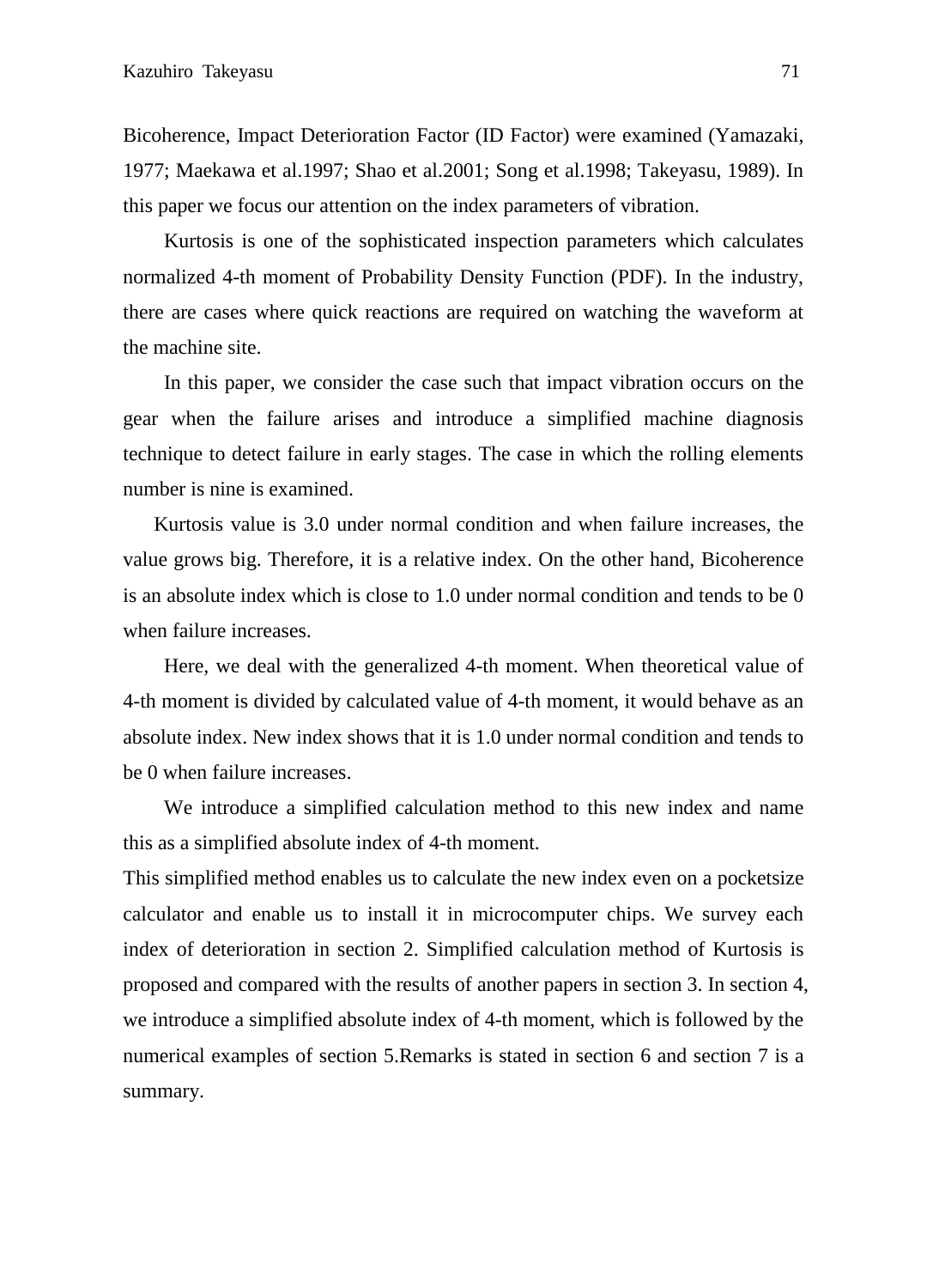# **2 Factors for vibration calculation**

In cyclic movements such as those of bearings and gears, the vibration grows larger whenever the deterioration becomes bigger. Also, it is well known that the vibration grows large when the setting equipment to the ground is unsuitable (Yamazaki, 1977). Let the vibration signal be presented by the function of time *x*(*t*). And also assume that it is a stationary time series with mean  $\bar{x}$ . Denote the probability density function of these time series as  $p(x)$ . Indices for vibration amplitude are as follows. Here we especially suppose that  $\bar{x} = 0$  for the simplicity of description.

$$
X_{root} = \left[\int_{-\infty}^{+\infty} |x|^{1/2} p(x) dx\right]^2 \tag{1}
$$

$$
X_{rms} = \left[\int_{-\infty}^{+\infty} x^2 p(x) dx\right]^{1/2} \tag{2}
$$

$$
X_{\text{abs}} = \int_{-\infty}^{+\infty} |x| \, p(x) dx \tag{3}
$$

$$
X_{peak} = \lim_{n \to \infty} \left[ \int_{-\infty}^{+\infty} x^n p(x) dx \right]^{1/n}
$$
 (4)

These are dimensional indices which are not normalized. They differ by machine sizes or rotation frequencies. Therefore, normalized dimensionless indices are required.

There are four main categories for this purpose.

- A. Normalized root mean square value
- B. Normalized peak value
- C. Normalized moment
- D. Normalized correlation among frequency domain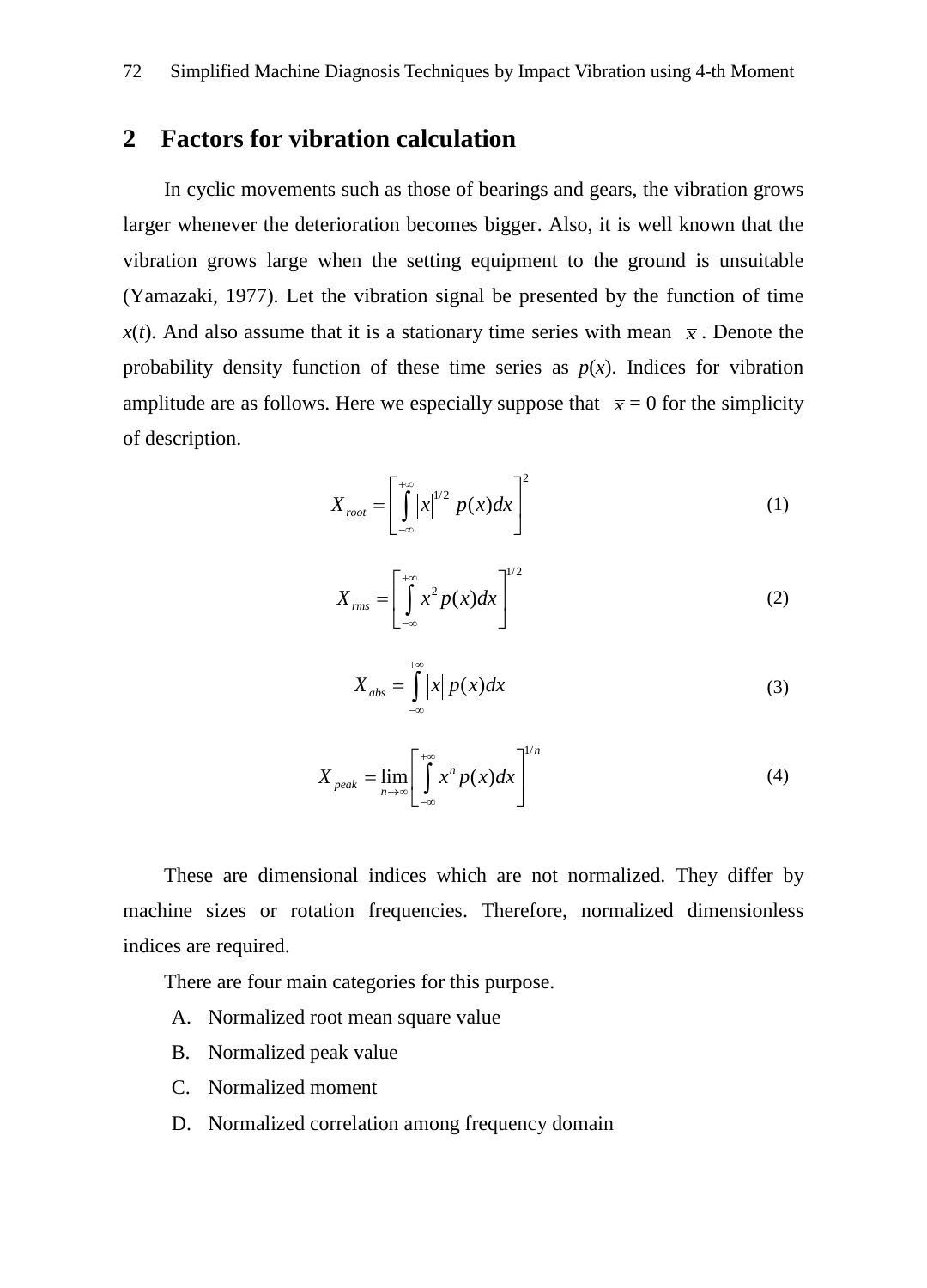- A. Normalized root mean square value
	- a. Shape Factor : *SF*

$$
SF = \frac{X_{rms}}{\overline{X}_{abs}}
$$
 (5)

 $(\overline{X}_{abs})$ : mean of the absolute value of vibration)

- B. Normalized peak value
	- b. Crest Factor : *CrF*

$$
CrF = \frac{X_{peak}}{X_{rms}}
$$
 (6)

( *X peak* : peak value of vibration)

c. Clearance Factor : *ClF*

$$
CIF = \frac{X_{peak}}{X_{root}}\tag{7}
$$

d. Impulse Factor : *IF*

$$
IF = \frac{X_{\text{peak}}}{\overline{X}_{\text{abs}}} \tag{8}
$$

e. Impact Deterioration Factor : ID Factor / *ID*

This is proposed in Maekawa *et al*. (1997).

$$
ID = \frac{X_{peak}}{X_C} \tag{9}
$$

( $X_c$ : vibration amplitude where the curvature of PDF becomes maximum) C. Normalized moment

f. Skewness : *SK*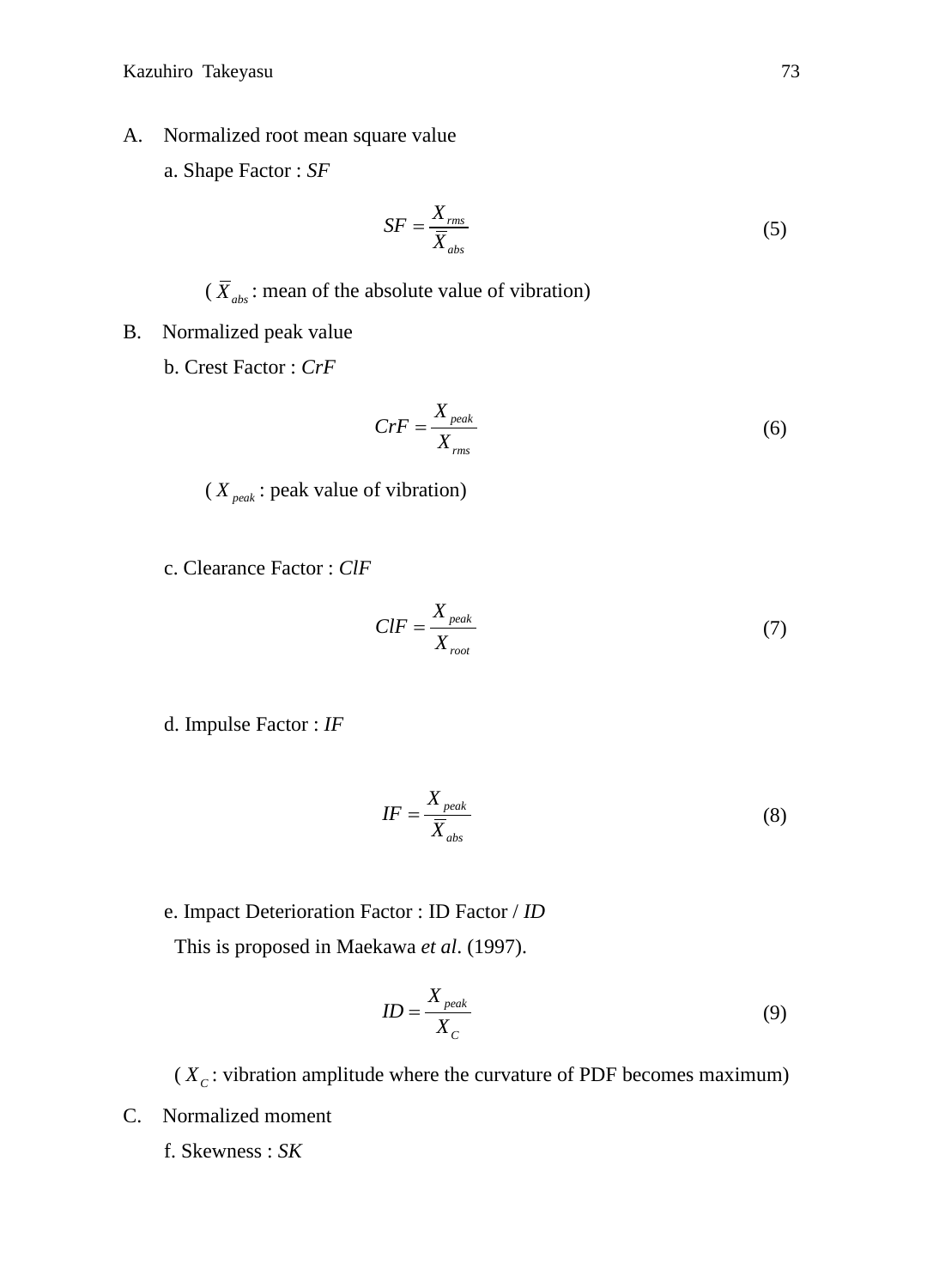74 Simplified Machine Diagnosis Techniques by Impact Vibration using 4-th Moment

$$
SK = \frac{\int_{-\infty}^{+\infty} x^3 p(x) dx}{\left[\int_{-\infty}^{+\infty} x^2 p(x) dx\right]^{3/2}}
$$
(10)

g. Kurtosis : *KT*

$$
KT = \frac{\int_{-\infty}^{+\infty} x^4 p(x) dx}{\left[\int_{-\infty}^{+\infty} x^2 p(x) dx\right]^2}
$$
(11)

#### D. Normalized correlation in the frequency domain

h. Bicoherence

Bicoherence shows the relationship between two frequencies and is expressed as

$$
Bic_{\text{xxx}}(f_1, f_2) = \frac{B_{\text{xx}}(f_1, f_2)}{\sqrt{S_{\text{xx}}(f_1) \cdot S_{\text{xx}}(f_2) \cdot S_{\text{xx}}(f_1 + f_2)}}
$$
(12)

Here

$$
B_{xxx}(f_1, f_2) = \frac{X_T(f_1) \cdot X_T(f_2) \cdot X_T^*(f_1 + f_2)}{T^{3/2}}
$$
\n(13)

means Bispectrum and

$$
X_T(t) = \begin{cases} x(t), & 0 < t < T \\ 0, & \text{else} \end{cases}
$$

T : Basic Frequency Interval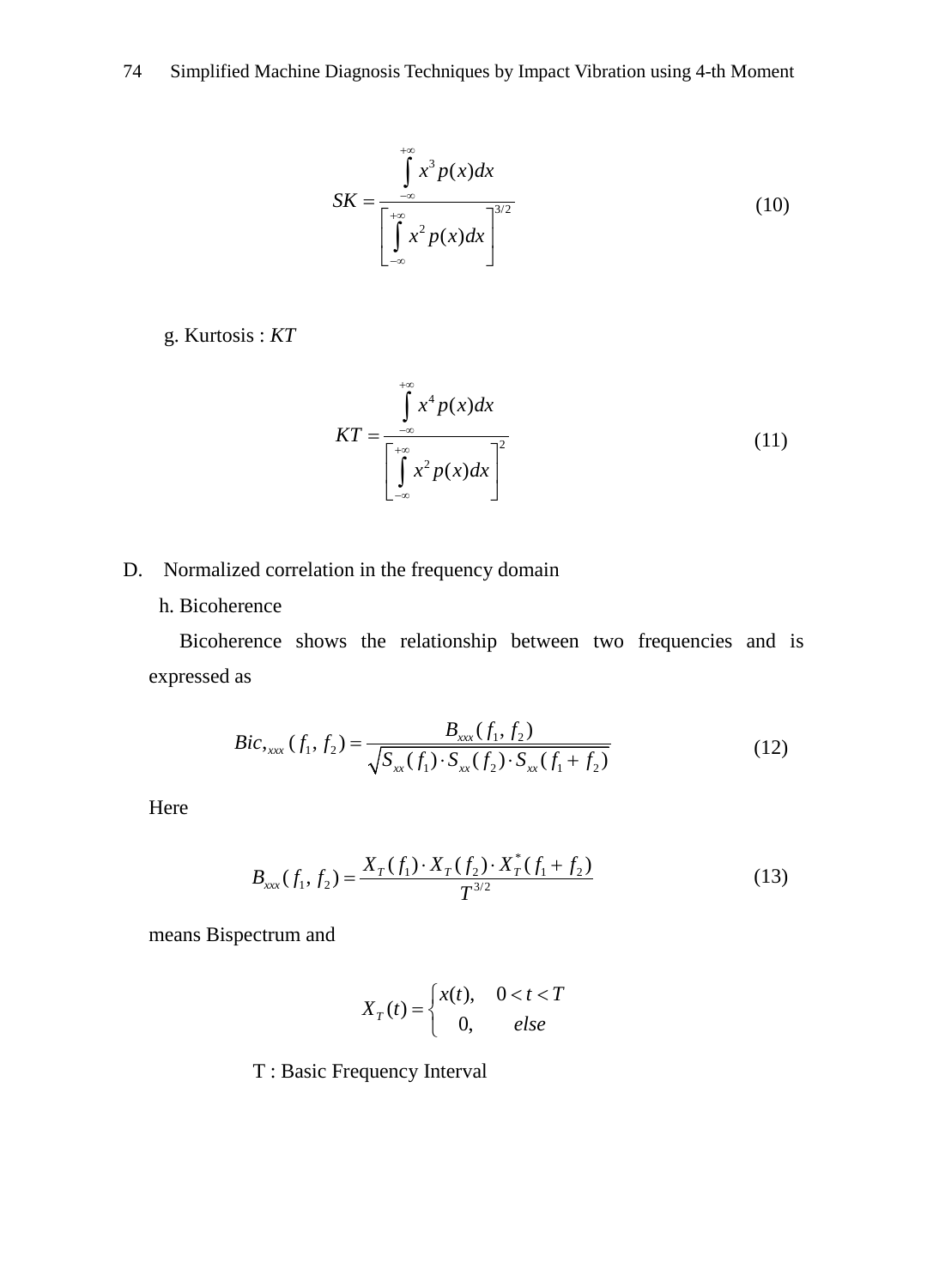$$
X_T(f) = \int_{-\infty}^{+\infty} X_T(t)e^{-i2\pi ft}dt
$$
 (14)

$$
S_{xx}(f) = \frac{1}{T} X_T(f) X_T^*(f)
$$
\n(15)

Range of Bicoherence satisfies

$$
0 \le \text{Bic}_{\text{xxx}}(f_1, f_2) \le 1 \tag{16}
$$

when there exists a significant relationship between frequencies  $f_1$  and  $f_2$ , Bicoherence is near 1.Otherwise,the value of Bicoherence comes close to 0.

These indices are generally used in combination and machine condition is judged totally. Among them, Kurtosis is known to be one of the superior indices (Noda, 1987) and numerous researches have been conducted on Kurtosis (Maekawa *et al*.,1997; Shao *et al*.,2001; Song *et al*.,1998).

Judging from the experiment we made in the past, we may conclude that Bicoherence is also a sensitive good index (Takeyasu, 1987, 1989).

In Maekawa *et al.*(1997), ID Factor is proposed as a good index. In this paper, focusing on the indices of vibration amplitude, we introduce a simplified calculation method for absolute index of 4-th moment and show that simplified absolute index of 4-th moment is a sensitive good index for machine diagnosis.

### **3 Simplified calculation method of kurtosis**

Assume that we get  $N$  amount of data and then newly get  $l$  amount of data. Let mean, variance,  $MT(3)$ ,  $MT(4)$ ,  $SK$ ,  $KT$  of  $1 \sim N$  data state as  $x_N$ ,  $\sigma^2 N$ ,  $MT_N(3)$ ,  $MT_N(4)$ ,  $SK_N$ ,  $KT_N$  for each. And as for  $N+1 \sim N+l$ data, we state above items as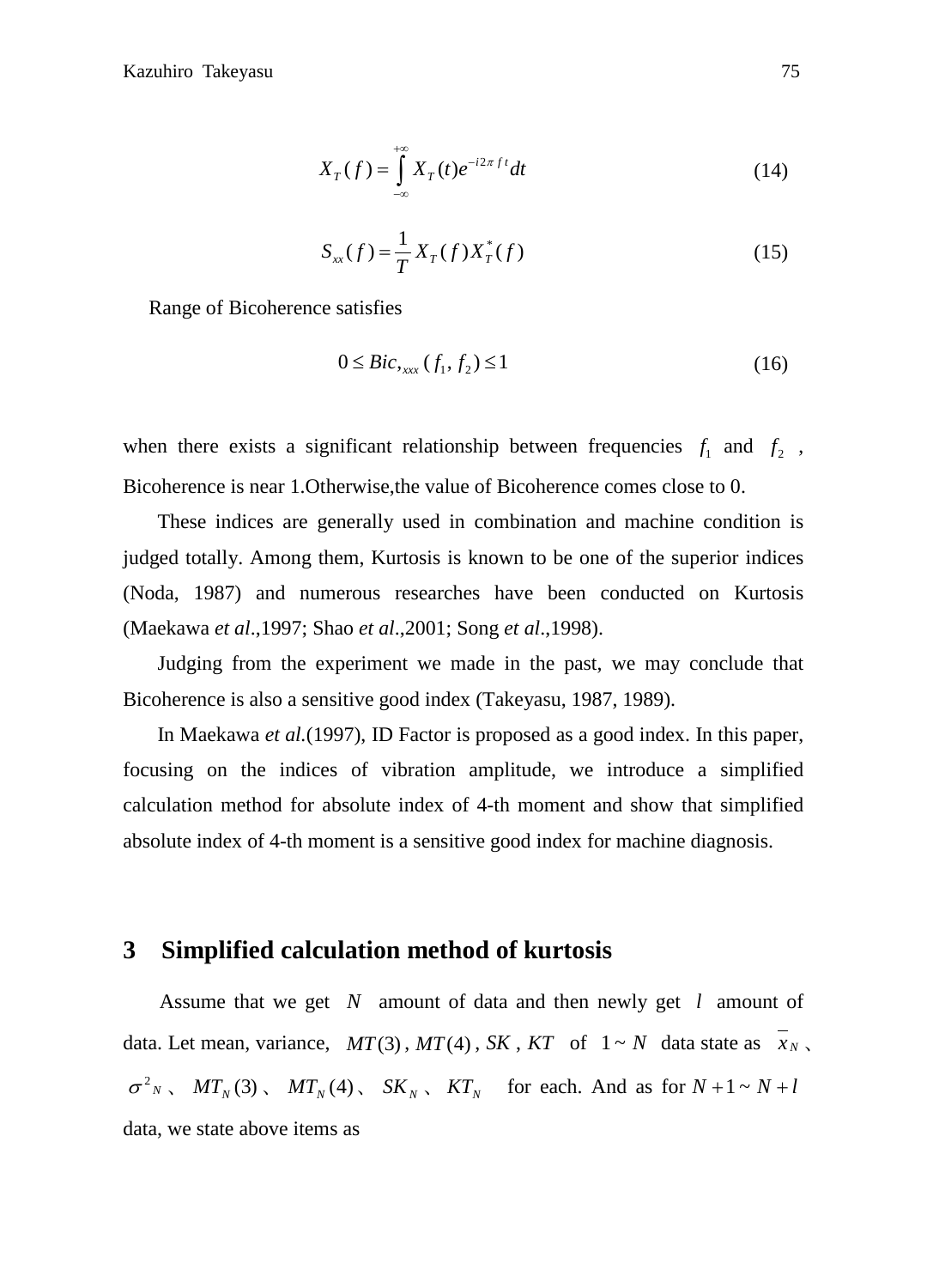$$
\bar{x}_{N/l}
$$
,  $\sigma^2_{N/l}$ ,  $MT_{N/l}(3)$ ,  $MT_{N/l}(4)$ ,  $SK_{N/l}$ ,  $KT_{N/l}$ 

For example,  $MT_N(4)$  and  $MT_{N/l}(4)$  are stated as follows.

$$
MT_{N}(4) = \frac{1}{N} \sum_{i=1}^{N} (x_{i} - \overline{x})^{4}
$$
 (25)

$$
MT_{N/l}(4) = \frac{1}{l} \sum_{i=N+1}^{N+l} (x_i - \overline{x})^4
$$
 (26)

When there arise failures on bearings or gears, peak values arise cyclically. In the early stage of the defect, this peak signal usually appears clearly. Generally, defects will injure another bearings or gears by contacting the covering surface as time passes. Assume that the peak signals of  $S$  times magnitude from normal signals arise during  $m$  times measurement of samplings. As for determining sampling interval, sampling theorem is well known (Tokumaru et al., 1982). But in this paper, we do not pay much attention on this point in order to focus on our proposal theme. Let  $\sigma^2_{N/l}$  and  $MT_{N/l}(4)$  of this case denote  $\sigma^2_{N/l}$ ,  $\overline{MT}_{N/l}(4)$ , then we get

$$
\overline{\sigma}_{N/I}^{2} = \frac{1}{l} \sum_{i=N+1}^{N+l} (x_{i} - \overline{x})^{2}
$$
\n
$$
\leq \frac{l - \frac{l}{m}}{l} \sigma^{2} + \frac{m}{l} S^{2} \sigma^{2} N
$$
\n
$$
= \sigma^{2} N \left( 1 + \frac{S^{2} - 1}{m} \right) \qquad (27)
$$
\n
$$
\overline{MT}_{N/I}(4) = \frac{1}{l} \sum_{i=N+1}^{N+l} (x_{i} - \overline{x})^{4}
$$
\n
$$
\leq \frac{l - \frac{l}{m}}{l} MT_{N/I}(4) + \frac{m}{l} S^{4} MT_{N/I}(4)
$$
\n
$$
= \left( 1 + \frac{S^{4} - 1}{m} \right) MT_{N/l}(4) \qquad (28)
$$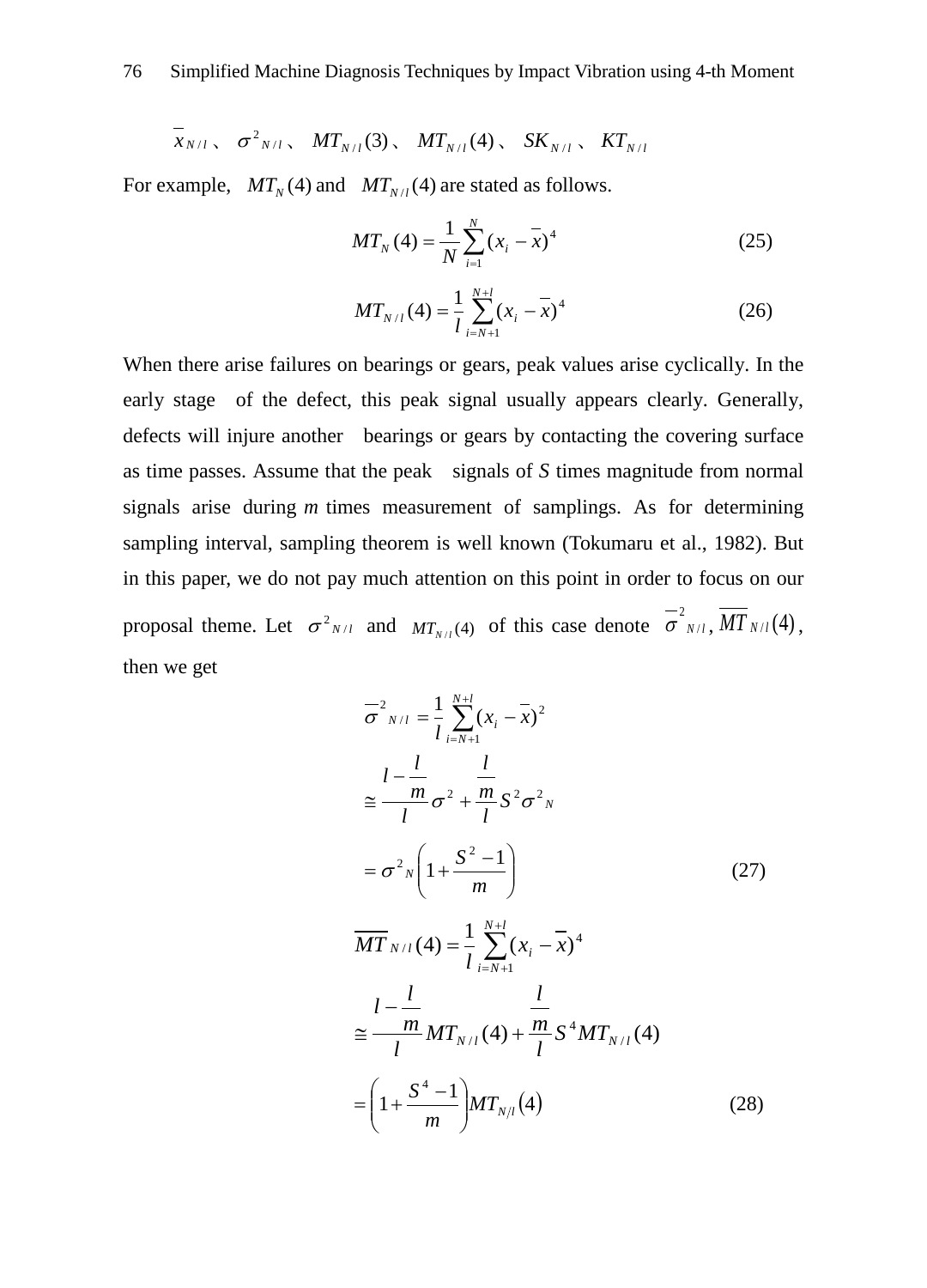We assume that time series are stationary as is stated before. Therefore, even if sample pass may differ, mean and variance is naturally supposed to be same when the signal is obtained from the same data occurrence point of the same machine.

We consider such case that the impact vibration occurs. Except for the impact vibration, other signals are assumed to be stationary and have the same means and variances. Under this assumption, we can derive the simplified calculation method for machine diagnosis which is a very practical one.

For these equations, we obtain  $KT_{N+1}$  as  $KT_{N+1}$  of the above case

$$
\overline{KT}_{N+l} \approx \frac{\frac{N}{N+l}MT_N(4) + \frac{l}{N+l} \left(1 + \frac{S^4 - 1}{m}\right) MT_N(4)}{\left\{\frac{N}{N+l} \sigma^2 N + \frac{l}{N+l} \sigma^2 N \left(1 + \frac{S^2 - 1}{m}\right)\right\}^2}
$$
\n
$$
= KT_N \frac{\left(1 + \frac{l}{N+l} \frac{S^4 - 1}{m}\right)}{\left(1 + \frac{l}{N+l} \frac{S^2 - 1}{m}\right)^2}
$$
\n(29)

While  $KT_N = 3.0$  under normal condition.

n.b.

Under the following Normal distribution,

$$
\phi(x) = \frac{1}{\sqrt{2\pi}\sigma} e^{-\frac{1}{2}\left(\frac{x-\overline{x}}{\sigma}\right)^2}
$$
(30)

Its moment is described as follows which is well known (Hino, 1977).

$$
MT(2n-1) = 0
$$
  

$$
MT(2n) = \prod_{k=1}^{n} (2k-1)\sigma^{2n}
$$
 (31)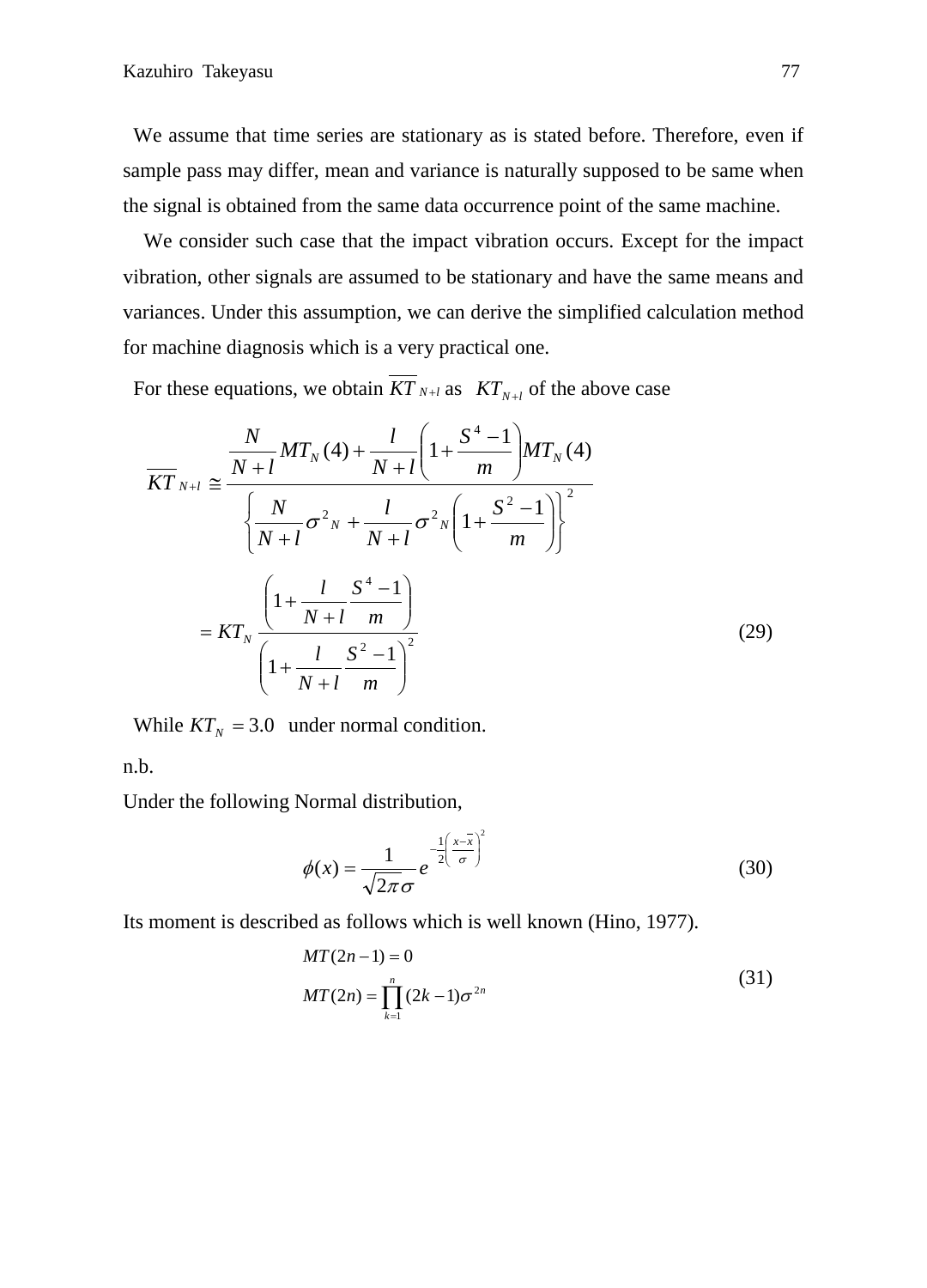### **4 Simplified absolute index of 4-th moment**

From Eq. (29), we can get the simplified absolute index of KURTOSIS( $\overline{z}_{N+1}(4)$ :4-th moment) as follows.

$$
\overline{z}_{N+l}(4) \approx \frac{(1 + \frac{l}{N+l} \cdot \frac{s^2 - 1}{m})^2}{1 + \frac{l}{N+l} \cdot \frac{s^4 - 1}{m}}
$$
(32)

This is an absolute deterioration factor of which range is 1 to 0.

### **5 Numerical examples**

If the system is under normal condition, we may suppose  $p(x)$  becomes a normal distribution function. Under the assumption of  $3$ , let  $m=9$ , considering the cases  $S = 2,4,6,8$  for 3, and setting  $l = \frac{N}{10}$ , we obtain Table 1 from the calculation of  $\overline{z}_{N+1}(4)$ . Here, *m* is the number of rolling elements.

Table 1: Transition of  $\bar{z}_{N+l}(4)$ ,  $(m=9, l=\frac{N}{10})$ 

| $S=1$ |         |         |         |         |
|-------|---------|---------|---------|---------|
|       | 0.92185 | 0.37083 | 0.13011 | 0.06321 |

Next, setting  $N \rightarrow 0$ ,  $l \rightarrow N$ , we obtain Table 2.

Table 2: Transition of  $\overline{z}_{N+l}(4)$   $(m=9, N = \varepsilon (\varepsilon \rightarrow 0), l = N)$ 

| $S=1$ |         |         |         |         |
|-------|---------|---------|---------|---------|
|       | 0.66667 | 0.24242 | 0.16496 | 0.14035 |

As S grows large, the value decreases rapidly.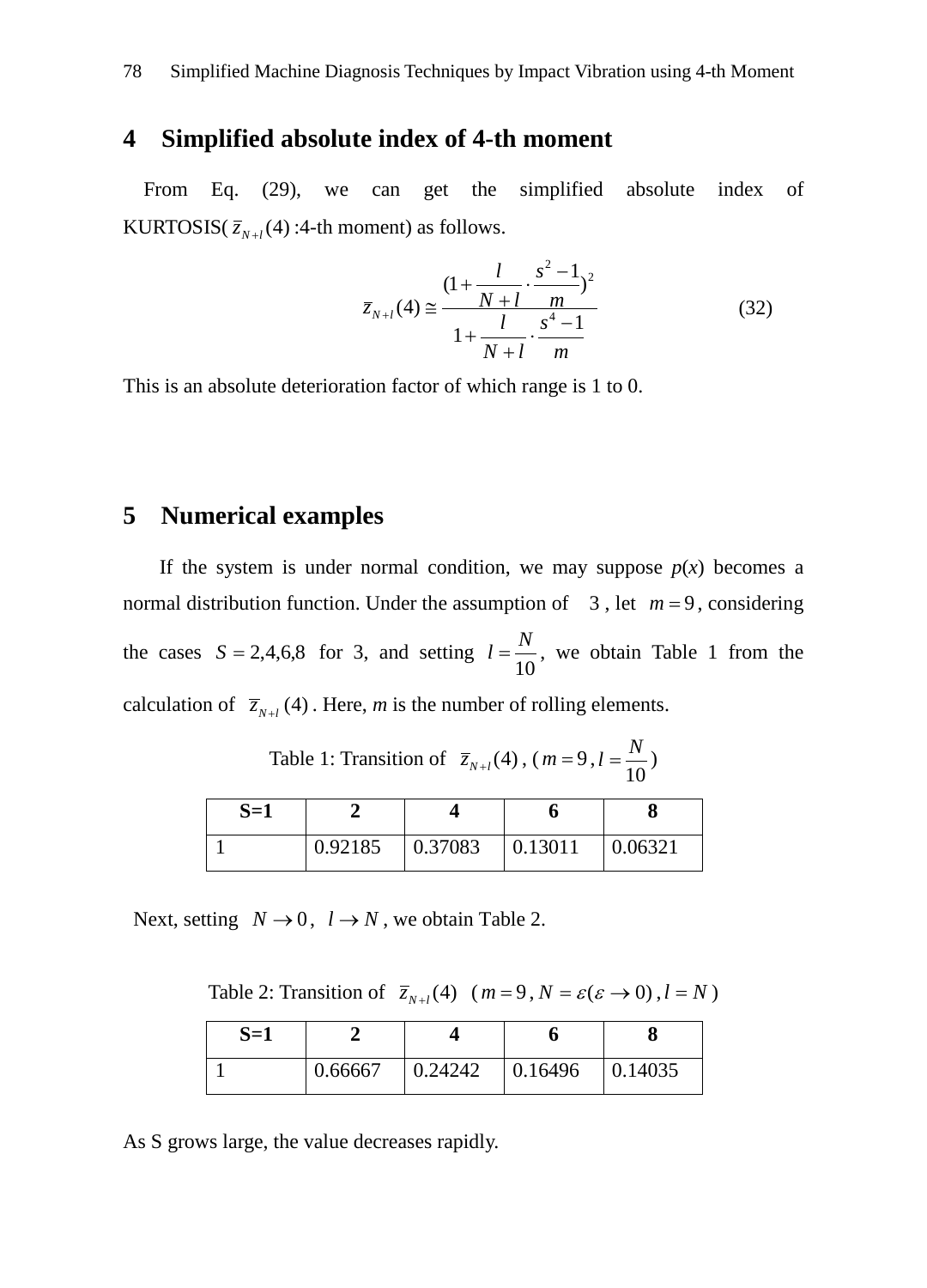Subsequently, we examine Bicoherence. We made experiment in the past (Takeyasu, 1987, 1989).

Summary of the experiment is as follows. Pitching defects are pressed on the gears of small testing machine.

Small defect condition: Pitching defects pressed on 1/3 gears of the total gear. Middle defect condition: Pitching defects pressed on 2/3 gears of the total gear. Big defect condition: Pitching defects pressed on whole gears of the total gear.

We examined several cases for the  $f_1, f_2$  in Eq.(12). We got best-fit result in the following case.

 $f_1$ : peak frequency of power spectrum  $\left\{\n \begin{array}{c}\n f_2: 2 f_1\n\end{array}\n\right\}$ 

We obtained following Bicoherence values in this case (Table3).

| Condition     | <b>Bicoherence</b> |  |
|---------------|--------------------|--|
| Normal        | 0.99               |  |
| Small defect  | 0.38               |  |
| Middle defect | 0.09               |  |
| Big defect    | 0.02               |  |

Table3: Transition of Bicoherence value

Thus, Bicoherence proved to be a very sensitive good index. Bicoherence is an absolute index of which range is 1 to 0.

Therefore it can be said that it is a universal index.

In those experiment, small defect condition is generally assumed to be *S*=2 and big defect condition is generally assumed to be *S*=6 (Maekawa,K. et al. 1997). Therefore, approximate comparison may be achieved, though the condition does not necessarily coincide.

Compared with these results, the proposed method shows rather similar results with those of Bicoherence. It could be said that this method would be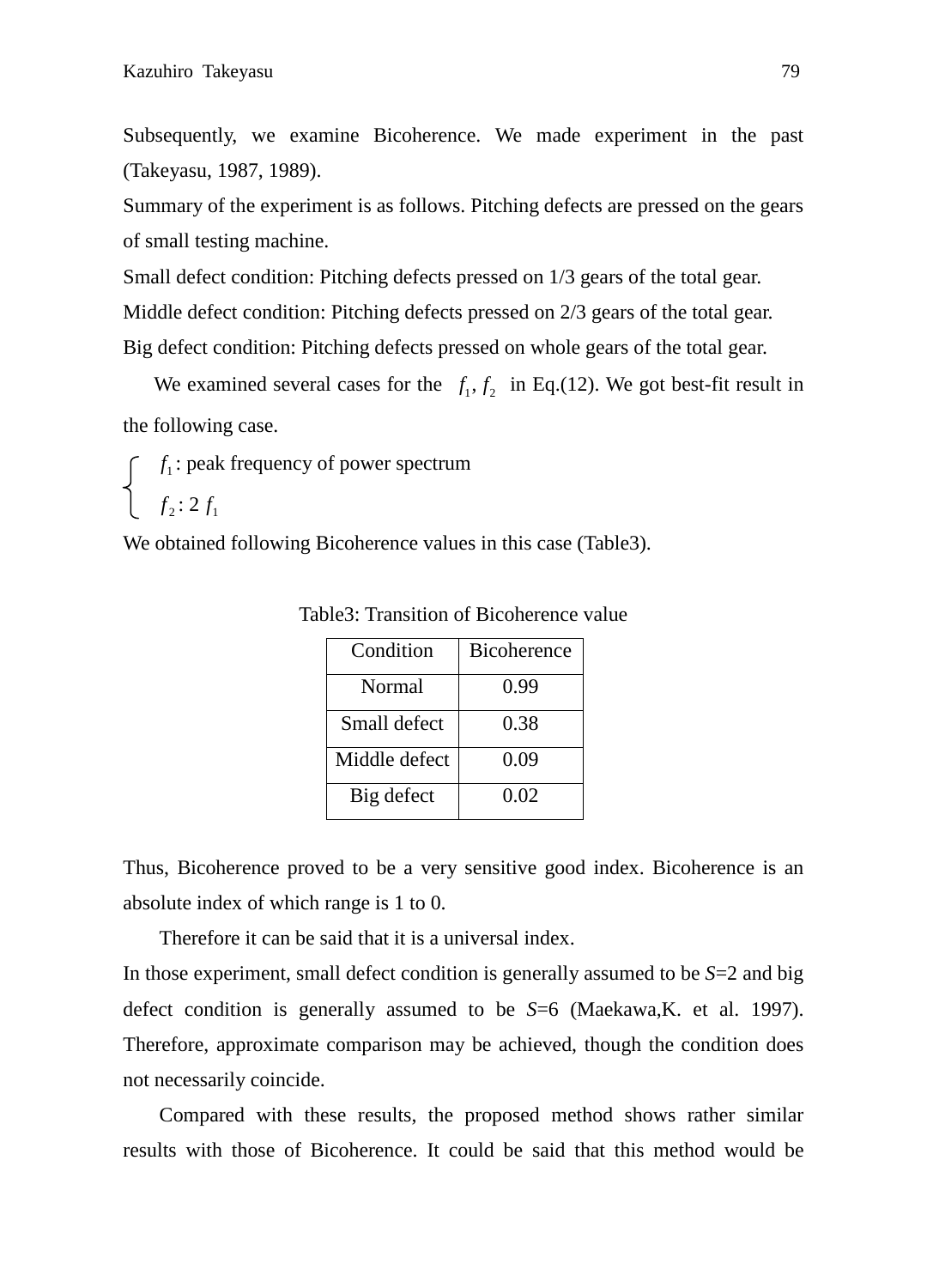sensitive enough for the practical use. This calculation method is simple enough to be executed even on a pocketsize calculator. Compared with Bicoherence which has to be calculated by Eq.(12) $\sim$ (15), the proposed method is by far a simple one and easy to handle on the field defection.

# **6 Remarks**

Here, we introduced an absolute index of 4-th moment with a simplified calculation method of 4-th moment(Kurtosis). We compared proposed method with Bicoherence.

The result of this simplified calculation method is a reasonable one compared with the results obtained so far.

The steps for the failure detection by this method are as follows.

- 1. Prepare a standard  $\overline{z}$  Table for each normal or abnormal level
- 2. Measure peak values by signal data and compare the peak ratio to the normal data
- 3. Calculate  $\overline{z}$  by Eq(32)
- 4. Judge the failure level by the score of *Z*

Generally, it is said that machine is under small defect condition when  $S=2$ . By precise diagnosis utilizing deterioration index such as Bicoherence or equation (32), much more detailed machine condition can be estimated.

How to set the abnormal level of the machine depends upon the level of control.

If the machine is very important and they must be maintained carefully, subtle change of deterioration index should not be neglected. They have to make maintenance at a rather small change of deterioration index. If not, maintenance may be executed at a rather big value of index (This is a case that big value of index means increasing damages).

Preparing standard Table of  $\overline{Z}$  for each normal and abnormal level, we can easily judge the failure level only by taking ratio of the peak value to the normal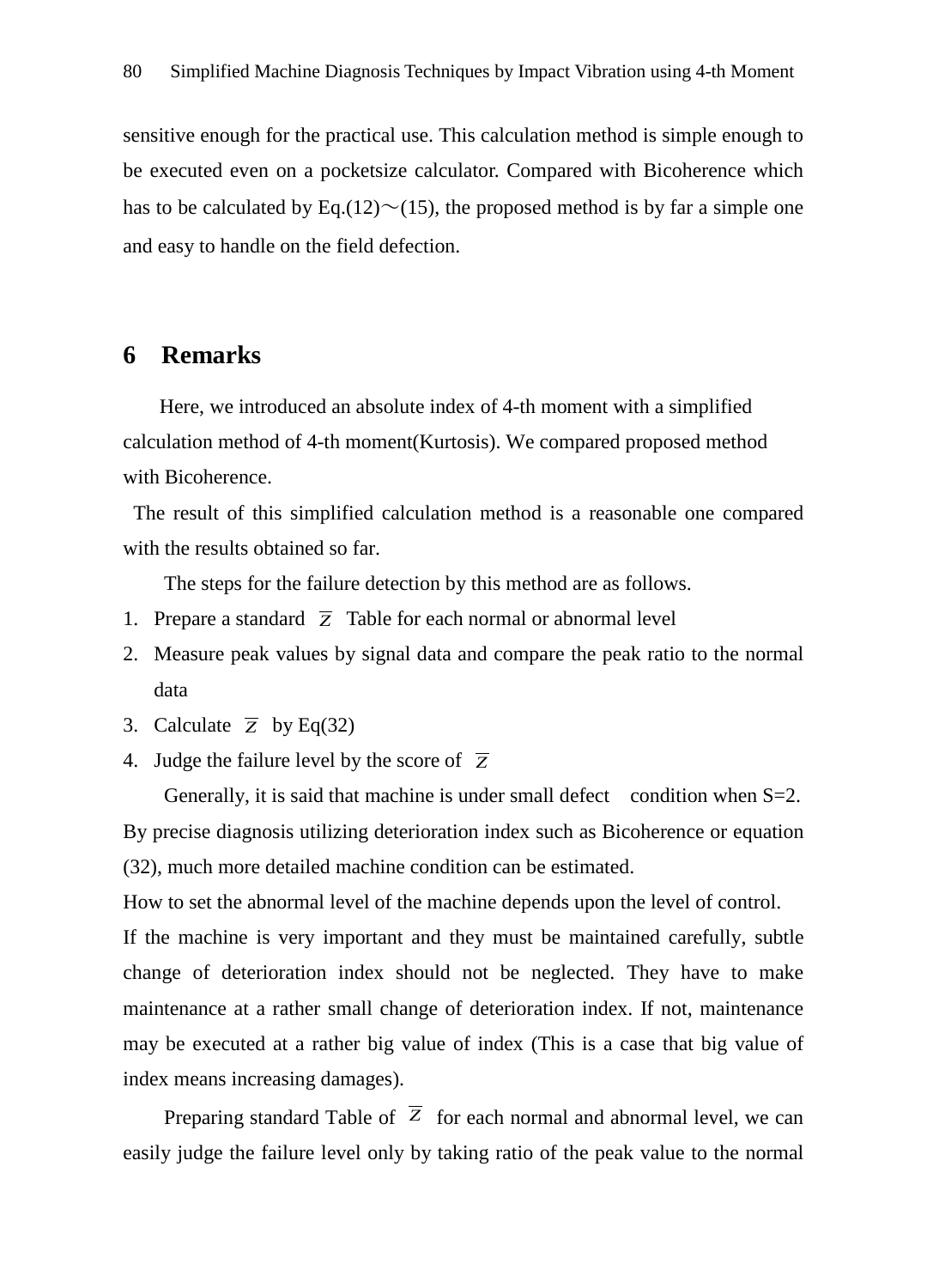level and calculating  $\overline{Z}$  by (32). This method is simple enough to be carried out even on a pocketsize calculator and is very practical at the factory of maintenance site. This can be installed in microcomputer chips and utilized as the tool for early stage detection of the failure.

### **7 Conclusions**

We proposed a simplified calculation method for an absolute index of 4-th moment and named this as simplified absolute index of 4-th moment. The case in which the rolling elements number was nine was examined. As S increases, the value rapidly decreases. Compared with the results obtained so far, the results of numerical examples of this paper are reasonable. Judging from these results, our method is properly considered to be effective especially for early stage failure detection. This calculation method is simple enough to be executed even on a pocketsize calculator and is very practical at the factory of maintenance site. The effectiveness of this method should be examined in various cases.

### **References**

- 1. U. Bolleter, Blade Passage Tones of Centrifugal Pumps, Vibration, **4**(3), (1988), 8-13.
- 2. J. Hoffner, Preventive maintenance for No-Twist rod mills using vibration signature analysis, *Iron and Steel Engineer*, **68**(1), (1991), 55-61.
- 3. K. Maekawa, S. Nakajima and T. Toyoda, New Severity Index for Failures of Machine Elements by Impact Vibration (in Japanese). J.SOPE Japan, **9**(3), (1997), 163–168.
- 4. Mathematical Society of Japan, *Iwanami Mathematical Dictionary* (In Japanese), Iwanami Publishing, 1985.